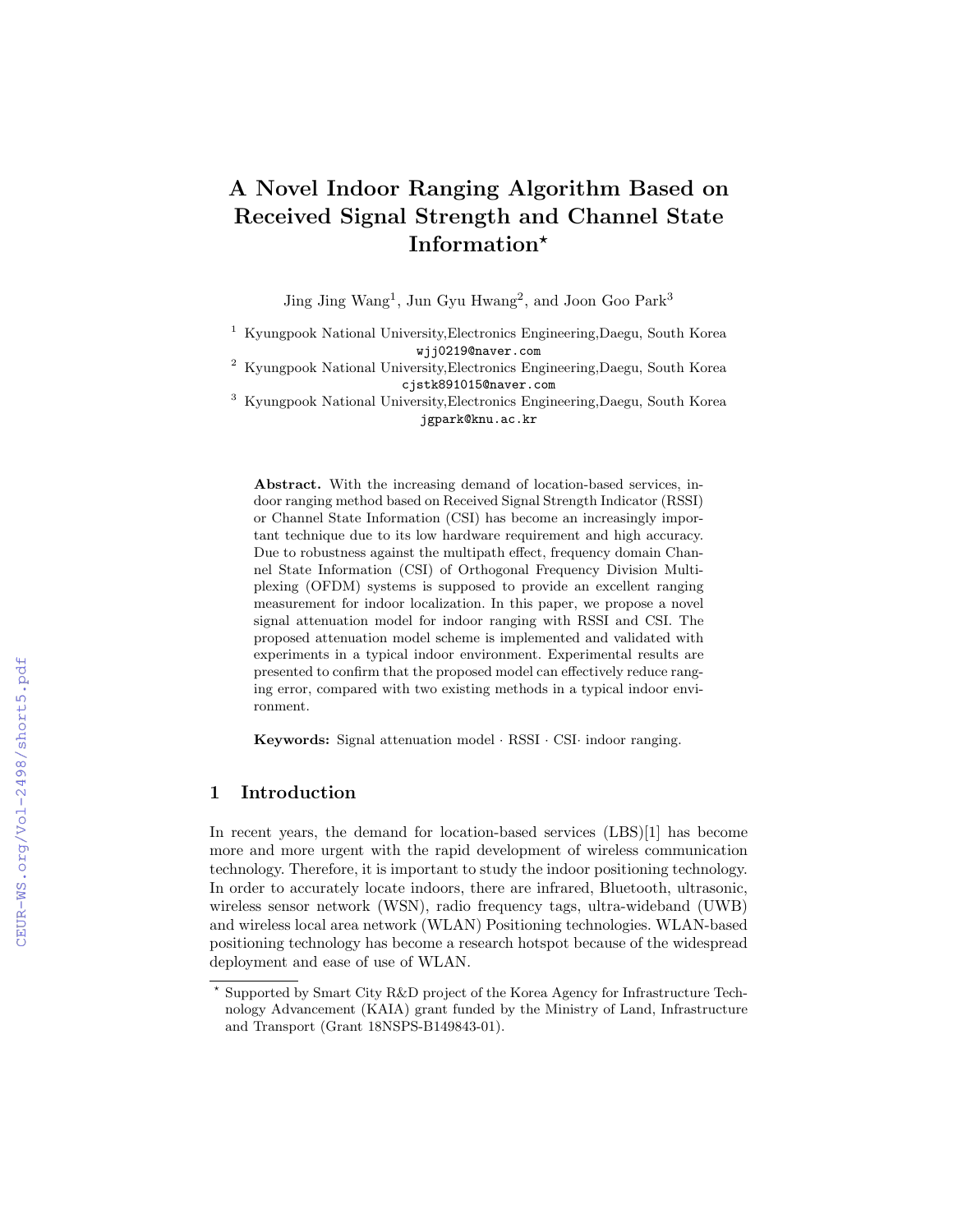Due to the complex indoor environment, RSSI is often affected by multipath effects and noise signals, and the positioning performance is not stable. With the availability of channel state information from the physical layer, Wi-Fi-based indoor positioning schemes have gradually shifted from adopting RSSI indicators to higher resolution CSI[3] indicators. In recent years, commercial Wi-Fi devices (such as the Intel 5300 wireless network card) have begun to support the acquisition of CSI at the physical layer. CSI can characterize signals with finer granularity. By analyzing the transmission of different sub-channel signals separately, CSI can avoid the effects of multipath effects and noise as much as possible. However, most current CSI-based ranging methods do not combine RSS information, thus reducing the computational resources required for ranging. Therefore, this paper uses the two different granularities of RSS and CSI to realize regional ranging and precise positioning respectively and make the best use of the advantages of different granularity information as much as possible. To improve the stability of the complex indoor environment and reduce the impact of environmental differences on positioning accuracy, this paper proposes a new indoor ranging method based on RSSI and CSI.

The rest of this paper is organized as follows. In section 2, we introduce related works. We illustrate the methodology of RSSI and CSI-based propagation model, respectively. Next is the proposed novel ranging model based on RSSI and CSI in Section 3 . The implementation of the novel model and experimental evaluations are presented in Section 4 . Finally, conclusions are presented and suggestions are made for future research in Section 5 .

### 2 RELATED WORKS

#### 2.1 Difference characteristics between CSI and RSSI

RSSI is affected by multiple paths, so we hope to combine a new physical property CSI [4] to avoid the performance problem of RSSI in indoor positioning. This unique physical feature meets the following requirements:

(1) It has excellent resistance to interference in the 2.4 GHz band signal and has less fluctuation in a stable environment, and can reflect the changes in the environment;

(2) Using Orthogonal Frequency Division Multiplexing (OFDM) technology, signals of different paths can be distinguished as finely as possible.

CSI is a fine-grained attribute value of the physical layer that describes the amplitude and phase of the frequency domain corresponding to each subcarrier. The CSI can reflect the attenuation of the wireless signal as it travels between the transmitter and receiver. Table 1 demonstrates the difference between RSSI and CSI.

In this paper, RSSI values and CSI values are collected at fixed locations and the results of their effects on multipath effects were compared. The distance between these fixed locations and access points is 1 meter, 4 meters and 7 meters, respectively. Figure 1 shows the variation of the sampled RSSI value. Figure 2 shows the variation of the amplitude of the CSI sampled on channel 2.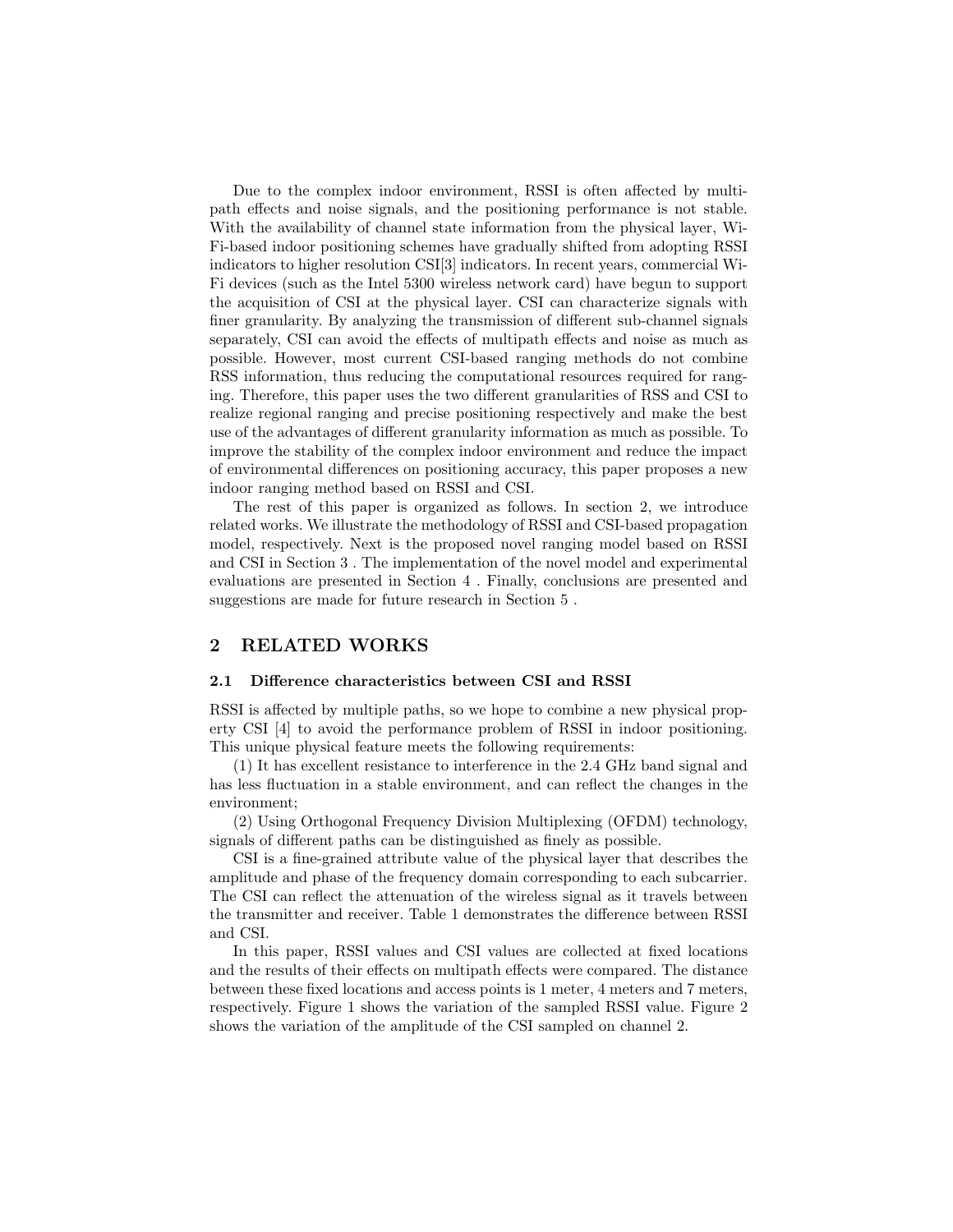Table 1. The difference between RSSI and CSI

| Category             | <b>RSSI</b>       | <b>CSI</b>               |  |
|----------------------|-------------------|--------------------------|--|
| Time resolution      | Packet            | Multipath signal cluster |  |
| Frequency resolution | None              | Subcarrier               |  |
| Stability            | Low               | High                     |  |
| Universality         | All Wi-Fi devices | Some Wi-Fi devices       |  |



Fig. 1. The variation of the sampled RSSI Fig. 2. The variation of the amplitude of value. the CSI sampled on channel 2.

Although the CSI value collected on a certain channel will change, the CSI value collected compared with the collected RSSI value varies little with time and remains basically stable.

#### 2.2 RSSI-based ranging method

In a free-space model, the average received signal is in a logarithmic relationship with the distance d between the transmitter and receiver in all environments.The relationship can be expressed using the famous Friis formula[5]. Basically, a more general path loss model can construct using the environment-dependent signal attenuation factor to change the free-space path loss model. The mathematical expression of the signal attenuation log model is as follows:

$$
RSSI = A - 10n \lg(\frac{d}{d_0}) + X_0 \tag{1}
$$

Where, RSSI indicates the received signal strength indication value and the unit is dBm. A is the signal strength at 1 m from the source. d represents the distance from the transmitting node to the receiving node, and the unit is m.  $d_0$  is the unit distance and usually takes 1m.  $X_{(0)}$  is the error correction term, subject to a normal distribution with 0 as the mean.. When the n value is smaller, the signal attenuation in the transmission process is smaller, and the signal can spread farther away. The range is generally between 2 and 4.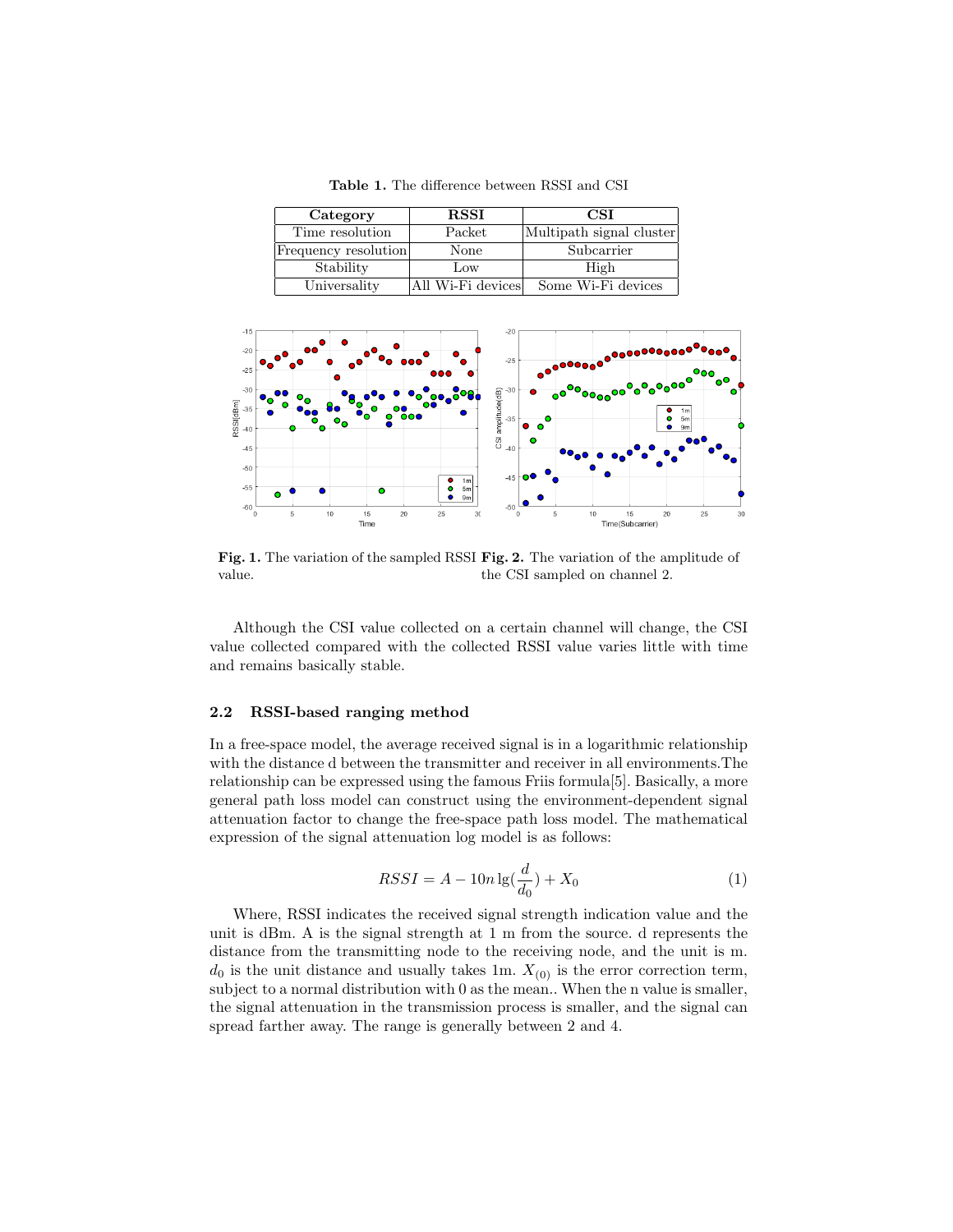

Fig. 3. RSSI-based Signal attenuation model for indoor ranging.

Figure 3 shows a signal attenuation model for indoor positioning. According to the received signal strength and the distribution of fixed nodes, the classical logarithmic distance attenuation model can be used to infer the distance between the current mobile node and each fixed node. Then the positioning is completed, and the distance (2) can be calculated.

$$
d = 10^{\frac{A - RSSI}{10*n}} \tag{2}
$$

In practical applications, an appropriate value of n is selected based on the actual measured wireless signal strength.

#### 2.3 CSI-based ranging method

Currently, WLAN protocols such as 802.11n use Orthogonal Frequency Division Multiplexing (OFDM) technology and Multiple Input Multiple Output (MIMO) technology as their standard technologies. MIMO technology enables the diversity transmission and reception of signals. These two technologies play an important role in the formation of CSI data.Wu et al.[6] propossed a fine-grained indoor localization based on CSI data.FILA[6] weights the filtered CSI and normalizes the power to the center frequency in the band:

$$
CSI_{eff} = \frac{1}{K} \sum_{k} \frac{f_k}{f_c} \times ||A||_k \tag{3}
$$

where  $CSI_{eff}$  is the effective CSI for distance estimation. K is the number of subcarriers.  $f_c$  is the calculated center frequency, and  $||A||_k$  is the amplitude of the filtered CSI on the kth subcarrier. The propagation distance between the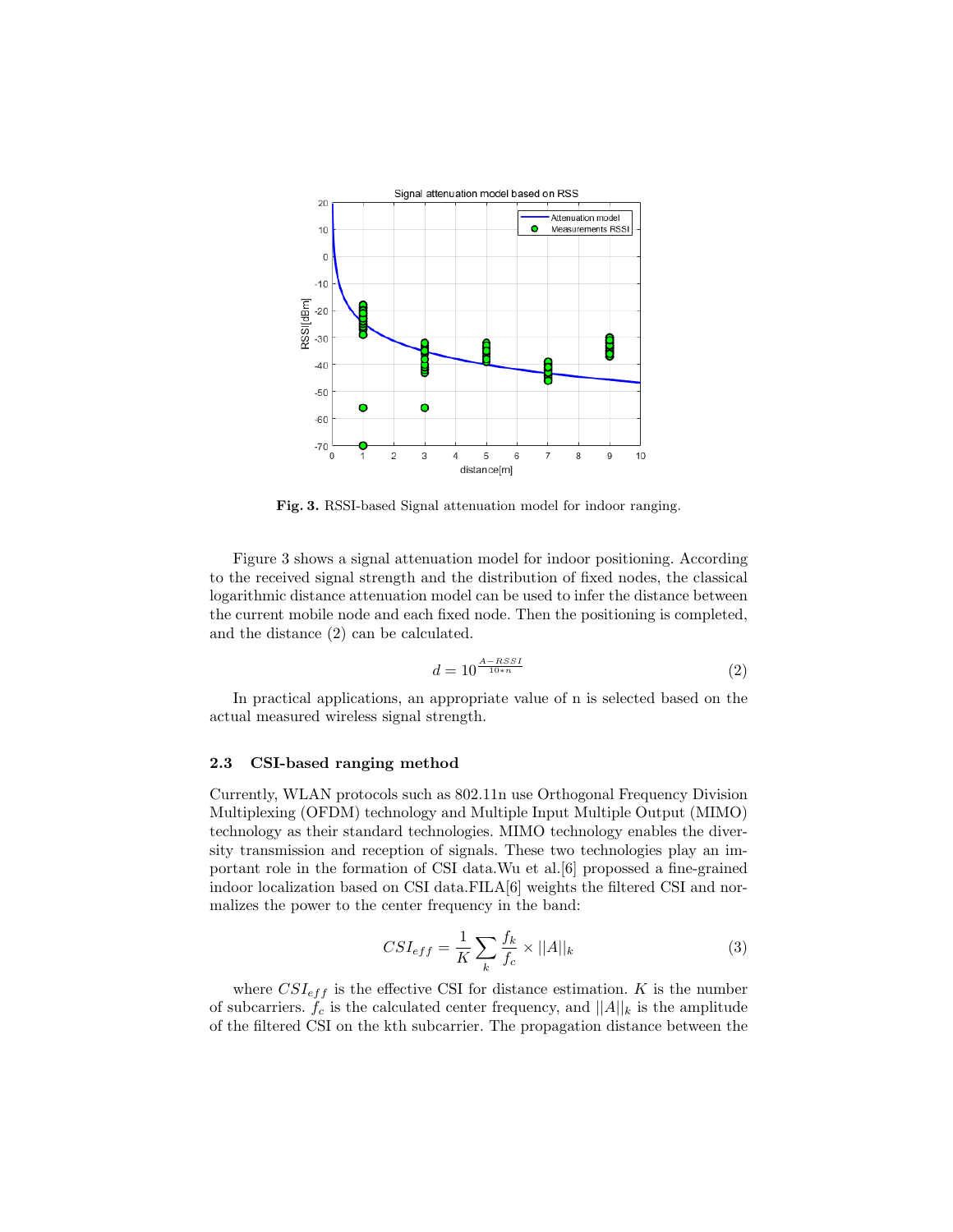transmitting end and the receiving end can be represented by effective channel state information.

$$
d = \frac{1}{4\pi} \left[ \left( \frac{c}{f_0 \times |CSI_{eff}|} \right)^2 \sigma \right] \frac{1}{n}
$$
\n<sup>(4)</sup>

Where d is the distance between the transmitter and receiver in indoor environments c is the radio velocity,  $f_0$  is the central frequency of CSI. n is the path loss attenuation factor, and  $\sigma$  is the environmental factor.

## 3 A NOVEL RANGING METHOD

For accurate ranging, this paper proposes a propagation model based on RSSI and CSI. Through analysis, it is found that even in the same indoor environment, the degree of attenuation of each signal transmission is different. Based on this, this paper defines a new indoor ranging model with excellent stability and can reflect environmental changes, based on which distance calculation is performed.

Compared with RSSI, CSI describes multipath propagation to a certain extent, and does not represent the superimposed amplitude response of all subcarriers like RSSI. The channel response of CSI not only reflects the amplitude of each subcarrier but also the phase information of the subcarrier. In this way, CSI expands the single-valued RSSI into a matrix composed of multiple information of multiple channels, so CSI provides richer and finer channel state information for wireless sensing. CSI benefits from multipath effects. In different propagation environments, subcarriers exhibit different amplitude and phase characteristics. In the same indoor environment, the multipath effect the RSSI and the characteristics of subcarriers remain relatively stable. Compared with the significant features, CSI maintains a steady trend.

The origal amplitude information is extracted from multiple antennas and multiple subcarriers of the IEEE 802.11n network interface card by accessing the modified device driver of the Intel Wi-Fi Wireless Link 5300. The indoor RSSI value and the CSI value and their corresponding distance measured data are collected, and then the average amplitude of the RSSI and CSI calibrated using the mean value filter is used for indoor ranging. A signal attenuation ranging model based on RSSI and CSI is established by using the attenuation factor propagation model, and the measured values of RSSI and CSI are converted into distance values by using the ranging model. According to Equation 2 and Equation 4, we propose a novel RSSI and CSI based ranging model:

$$
d = a * 10^{\frac{A - RSSI}{10*n}} + (1 - a) \frac{1}{4\pi} \left[ \left( \frac{c}{f_0 \times |CSI_{eff}|} \right)^2 \sigma \right]^{\frac{1}{n}} \tag{5}
$$

Where,  $a \in [0, 1]$ 

Where c is the radio velocity,  $f_0$  is the central frequency of CSI. a is the coefficient of the attenuation model, which varies according to the complex situation of the indoor environment.  $CSI_{eff}$  is the effective CSI, n is the path loss attenuation factor, and  $\sigma$  is the environmental factor. In fact, the parameters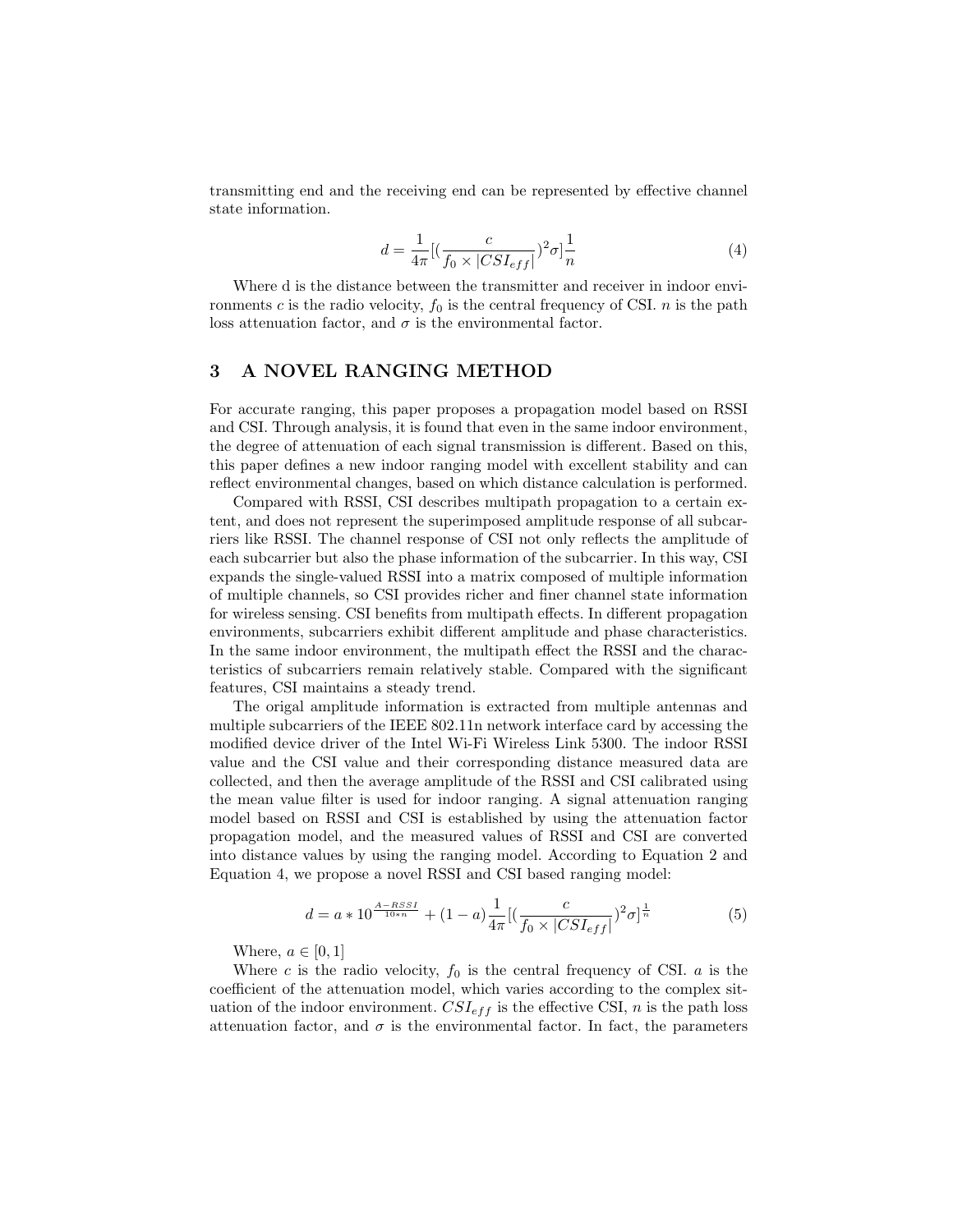n and  $\sigma$  pertain for each indoor scenario. We can fit the attenuation equation to find these two parameters. The parameters A is -23.84 and n is 2.206 in the proposed model. The value of a can be adjusted according to changes in the experimental environment.

## 4 EXPERIMENTAL RESULTS

The experiments were carried out in the third-floor corridor of Kyungpook National University IT1 Building, as shown in Figure 4.



Fig. 4. Kyungpook National University IT-1 building.

Since the Intel 5300 is open source for the solution to obtain CSI data [7], this article gets the original CSI data by using the data acquisition module of the Intel 5300 wireless network card. The equipment required for the ranging solution is: (1) A laptop with an Intel 5300 installed, the operating system is Ubuntu 10.04 LTS, and the kernel and wireless network card drivers are customized; (2) an 802.11n wireless AP device. Connect the laptop to the Wi-Fi hotspot provided by the wireless AP, run a customized program on the notebook, and ensure that there is data traffic in the direction of the wireless AP to the laptop, and the CSI data of the physical layer can be obtained through the Intel 5300 wireless network card.

In experiments, we use ipTIME N3004 as a node and place it at the height of 0.2m on the ground. The reference node place on 0.2m high to reduce the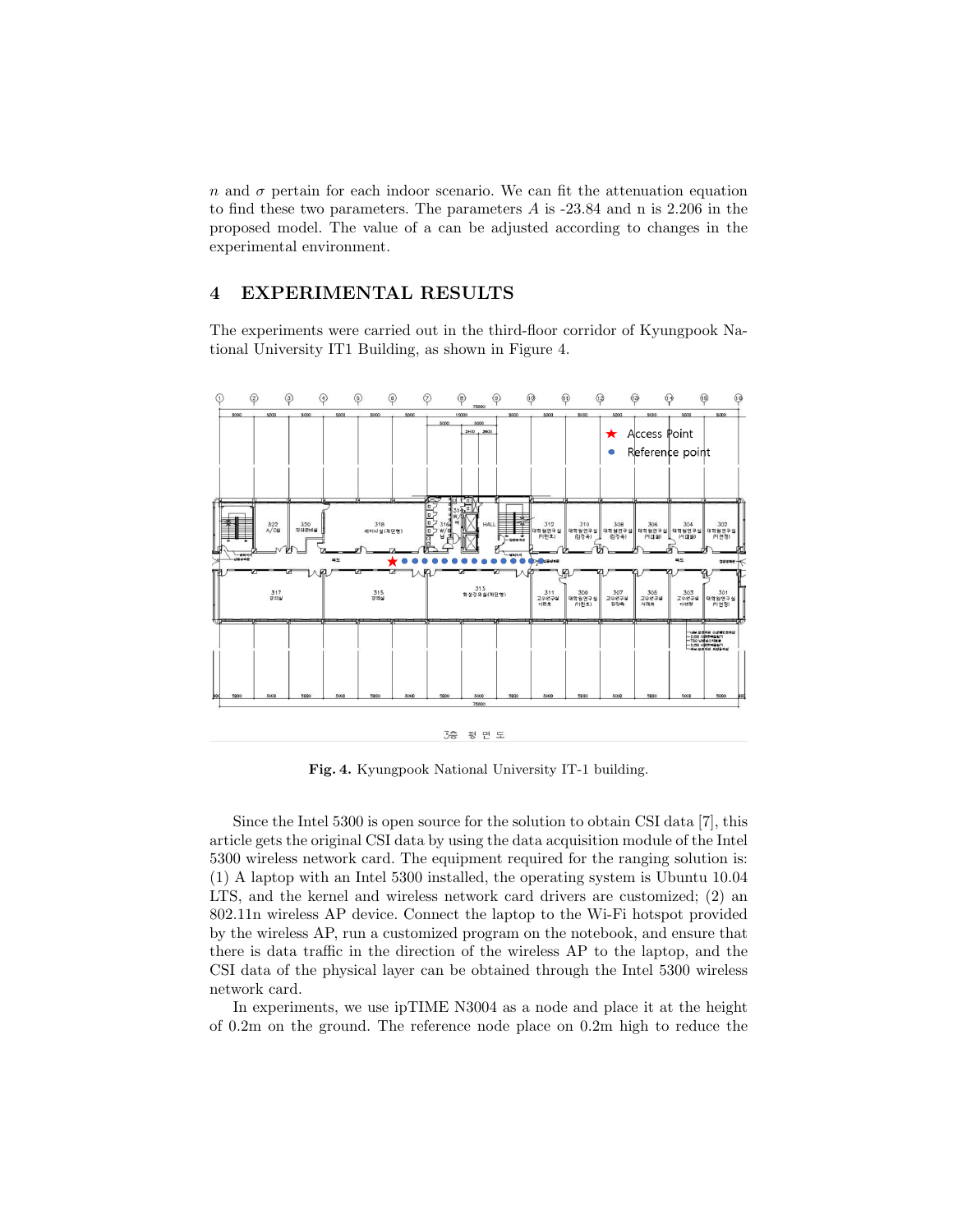impact of ground reflection on RSSI value and CSI value. An Intel 5300 wireless network card built-in notebook computer is used as a mobile node and is located 1m away from a fixed node for measurement start. Considered reference points are 2m apart sequentially to each other. At each reference point, 1000 times measurement process are executed. We calculate filtered mean RSSI values and filtered mean CSI values at reference points. After that, we obtain a proposed attenuation log model, which valid in range of 1m to 10m, as shown in Figure 5.



Fig. 5. Compared to the proposed ranging method and RSSI-based ranging method.

We compare the performance of the proposed attenuation model with that of an existing attenuation log model. We collected 20 data at each reference point for performance verification.Table2 shows the comparison of the distance measurement errors of the proposed method and exciting method.

| Distance       | Measure Dis-Measure Dis-Improved |                                |          | Reduction         |
|----------------|----------------------------------|--------------------------------|----------|-------------------|
| (m)            |                                  | tance of Mean tance of The The |          | Range rate $(\%)$ |
|                | Filtering                        | Proposed                       | Error(m) |                   |
|                | $\mathbf{Method(m)}$             | Method(m)                      |          |                   |
| 1 <sub>m</sub> | 0.234                            | 0.209                          | 0.025    | 10.68%            |
| 3m             | 1.724                            | 1.427                          | 0.297    | 17.23%            |
| 5 <sub>m</sub> | 1.564                            | 1.304                          | 0.26     | 16.62\%           |
| 7 <sub>m</sub> | 1.5                              | 1.424                          | 0.076    | 5.07%             |
| 9m             | 2.746                            | 3.6545                         | 0.092    | 3.33%             |

Table 2. Comparison of the distance measurement errors of the proposed method and existing method